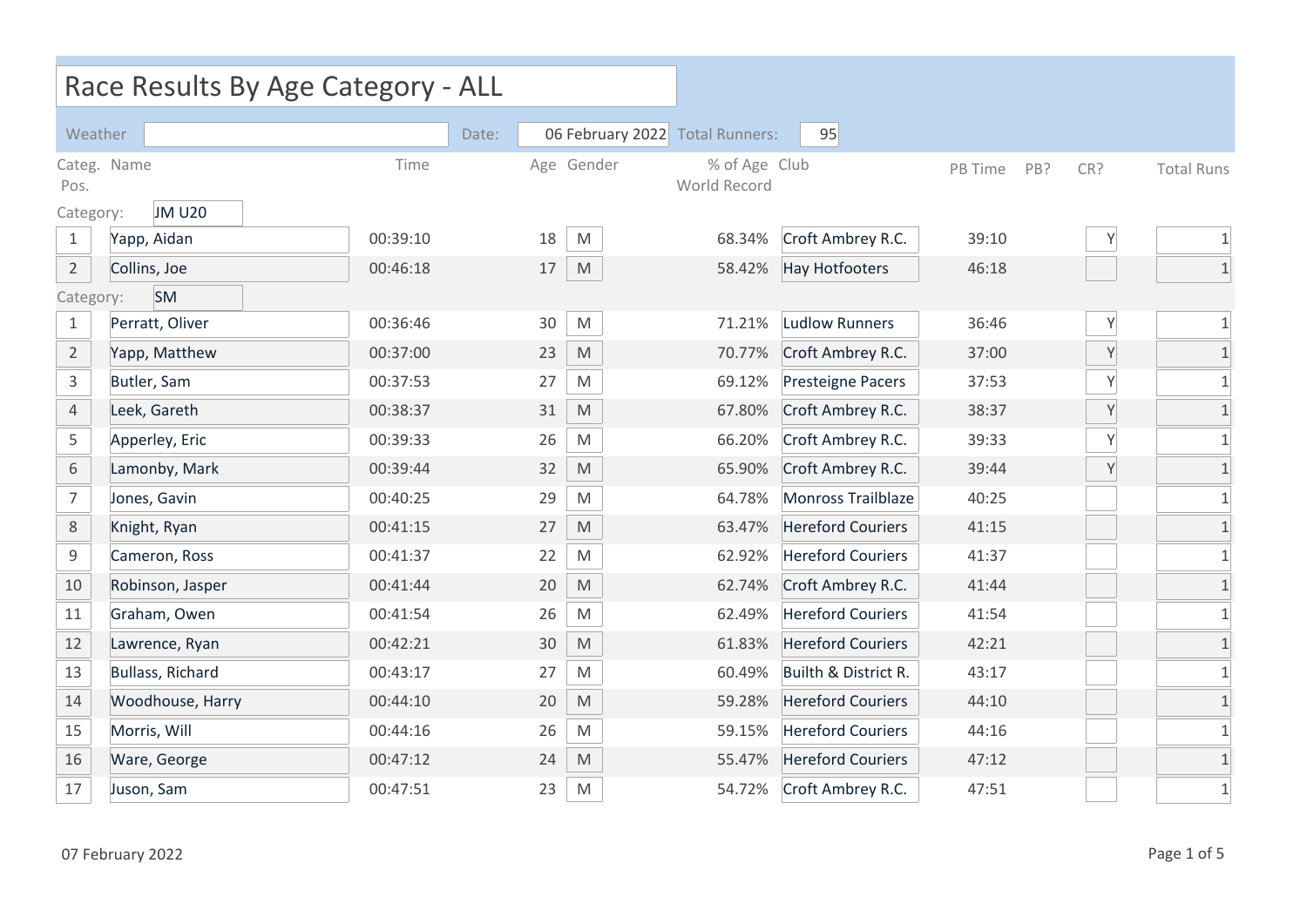| Pos.           | Categ. Name      | Time     |    | Age Gender                                                                                                 | % of Age Club<br>World Record |                           | PB Time | PB? | CR? | <b>Total Runs</b>          |
|----------------|------------------|----------|----|------------------------------------------------------------------------------------------------------------|-------------------------------|---------------------------|---------|-----|-----|----------------------------|
| 18             | Glasgow, Douglas | 00:48:08 | 32 | $\mathsf{M}% _{T}=\mathsf{M}_{T}\!\left( a,b\right) ,\ \mathsf{M}_{T}=\mathsf{M}_{T}\!\left( a,b\right) ,$ | 54.40%                        | <b>Presteigne Pacers</b>  | 48:08   |     |     | $\mathbf{1}$               |
| 19             | Spear, Daniel    | 00:50:36 | 34 | ${\sf M}$                                                                                                  | 51.75%                        | <b>Hereford Couriers</b>  | 50:36   |     |     | $\mathbf{1}$               |
| 20             | Gray, Adam       | 00:53:41 | 26 | ${\sf M}$                                                                                                  | 48.77%                        | Monross Trailblaze        | 53:41   |     |     | $1\,$                      |
| Category:      | VM 35-39         |          |    |                                                                                                            |                               |                           |         |     |     |                            |
| $\mathbf{1}$   | Gray, Luke       | 00:38:41 | 36 | ${\sf M}$                                                                                                  | 74.45%                        | Monross Trailblaze        | 38:41   |     | Y   | $\ensuremath{\mathbbm{1}}$ |
| $\overline{2}$ | James, Matt      | 00:38:56 | 36 | $\mathsf{M}% _{T}=\mathsf{M}_{T}\!\left( a,b\right) ,\ \mathsf{M}_{T}=\mathsf{M}_{T}\!\left( a,b\right) ,$ | 73.97%                        | <b>Hereford Couriers</b>  | 38:56   |     | Y   | $\mathbf{1}$               |
| $\mathsf{3}$   | Skinner, Ben     | 00:42:11 | 36 | M                                                                                                          | 68.27%                        | <b>Hereford Couriers</b>  | 42:11   |     |     | $1\,$                      |
| $\overline{4}$ | Koval, Peter     | 00:44:14 | 38 | M                                                                                                          | 61.98%                        | <b>Hereford Triathlon</b> | 44:14   |     |     | $1\,$                      |
| 5              | Flowers, Steven  | 00:44:24 | 38 | M                                                                                                          | 61.75%                        | Wye Valley Runner         | 44:24   |     |     | $\mathbf{1}$               |
| 6              | Turner, Thomas   | 00:46:26 | 36 | M                                                                                                          | 62.02%                        | Builth & District R.      | 46:26   |     |     | $1\,$                      |
| $\overline{7}$ | Harris, Dai      | 00:48:23 | 37 | $\mathsf{M}% _{T}=\mathsf{M}_{T}\!\left( a,b\right) ,\ \mathsf{M}_{T}=\mathsf{M}_{T}\!\left( a,b\right) ,$ | 56.25%                        | Builth & District R.      | 48:23   |     |     | $\mathbf{1}$               |
| 8              | Summers, Peter   | 00:51:25 | 35 | $\mathsf{M}% _{T}=\mathsf{M}_{T}\!\left( a,b\right) ,\ \mathsf{M}_{T}=\mathsf{M}_{T}\!\left( a,b\right) ,$ | 52.22%                        | <b>Hay Hotfooters</b>     | 51:25   |     |     | $1\,$                      |
| 9              | Powell, Thomas   | 00:52:52 | 35 | M                                                                                                          | 50.79%                        | <b>Ludlow Runners</b>     | 52:52   |     |     | $\mathbf{1}$               |
| 10             | Harris, Phillip  | 01:00:43 | 39 | M                                                                                                          | 45.48%                        | Builth & District R.      | 00:43   |     |     | $1\,$                      |
| Category:      | VM 40-44         |          |    |                                                                                                            |                               |                           |         |     |     |                            |
| $\mathbf{1}$   | Woods, Robin     | 00:38:11 | 44 | M                                                                                                          | 76.87%                        | Builth & District R.      | 38:11   |     | Υ   | $\mathbf{1}$               |
| $\overline{2}$ | Womack, Grant    | 00:45:31 | 40 | M                                                                                                          | 61.11%                        | Croft Ambrey R.C.         | 45:31   |     |     | $1\,$                      |
| $\mathsf{3}$   | Radon, Mark      | 00:45:54 | 40 | M                                                                                                          | 60.60%                        | <b>Presteigne Pacers</b>  | 45:54   |     |     | $\mathbf{1}$               |
| $\overline{4}$ | O'Reilly, Haydn  | 00:46:05 | 43 | $\mathsf{M}% _{T}=\mathsf{M}_{T}\!\left( a,b\right) ,\ \mathsf{M}_{T}=\mathsf{M}_{T}\!\left( a,b\right) ,$ | 62.86%                        | Builth & District R.      | 46:05   |     |     | $1\,$                      |
| 5              | Klotz, David     | 00:49:30 | 40 | M                                                                                                          | 56.20%                        | Wye Valley Runner         | 49:30   |     |     | $\mathbf{1}$               |
| $6\,$          | Partridge, Steve | 00:49:48 | 41 | M                                                                                                          | 56.63%                        | Croft Ambrey R.C.         | 49:48   |     |     | $1\,$                      |
| $\overline{7}$ | Hogan, Ed        | 01:00:58 | 43 | M                                                                                                          | 47.51%                        | Ledbury & District        | 00:58   |     |     | $\mathbf{1}$               |
| $\,8\,$        | Phillips, Saul   | 01:01:41 | 41 | $\mathsf{M}% _{T}=\mathsf{M}_{T}\!\left( a,b\right) ,\ \mathsf{M}_{T}=\mathsf{M}_{T}\!\left( a,b\right) ,$ | 45.72%                        | <b>Ludlow Runners</b>     | 01:41   |     |     | $1\,$                      |
| Category:      | VM 45-49         |          |    |                                                                                                            |                               |                           |         |     |     |                            |
| $\mathbf{1}$   | Shingler, Jamie  | 00:40:08 | 47 | M                                                                                                          | 75.12%                        | <b>Ludlow Runners</b>     | 40:08   |     |     | $\mathbf 1$                |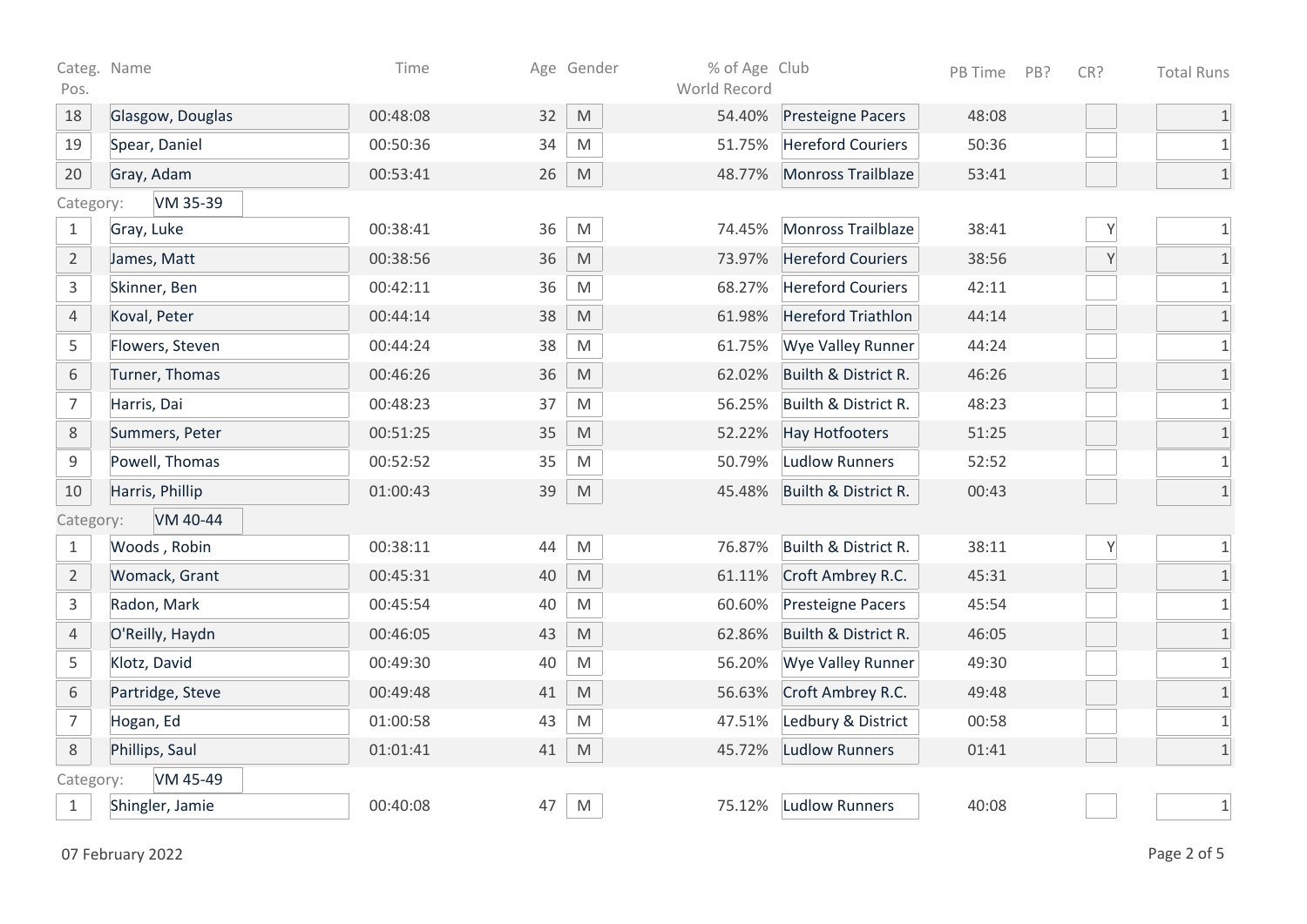| Categ. Name<br>Pos. |                       | Time     |    | Age Gender                                                                                                 | % of Age Club<br>World Record |                           | PB Time | PB? | CR? | <b>Total Runs</b> |
|---------------------|-----------------------|----------|----|------------------------------------------------------------------------------------------------------------|-------------------------------|---------------------------|---------|-----|-----|-------------------|
| $\overline{2}$      | Bannister, David      | 00:44:57 | 46 | $\mathsf{M}% _{T}=\mathsf{M}_{T}\!\left( a,b\right) ,\ \mathsf{M}_{T}=\mathsf{M}_{T}\!\left( a,b\right) ,$ | 66.63%                        | Ledbury & District        | 44:57   |     |     | $\mathbf{1}$      |
| $\mathsf{3}$        | Thompson, Barry       | 00:48:08 | 47 | $\mathsf{M}% _{T}=\mathsf{M}_{T}\!\left( a,b\right) ,\ \mathsf{M}_{T}=\mathsf{M}_{T}\!\left( a,b\right) ,$ | 62.64%                        | Ledbury & District        | 48:08   |     |     | $\mathbf{1}$      |
| $\overline{4}$      | Grinnell, Neil        | 00:48:10 | 45 | $\mathsf{M}% _{T}=\mathsf{M}_{T}\!\left( a,b\right) ,\ \mathsf{M}_{T}=\mathsf{M}_{T}\!\left( a,b\right) ,$ | 61.73%                        | Ledbury & District        | 48:10   |     |     | $1\,$             |
| 5                   | Taylor, Andy          | 00:48:45 | 49 | $\mathsf{M}% _{T}=\mathsf{M}_{T}\!\left( a,b\right) ,\ \mathsf{M}_{T}=\mathsf{M}_{T}\!\left( a,b\right) ,$ | 62.77%                        | <b>Hereford Triathlon</b> | 48:45   |     |     | $1\,$             |
| $\,$ 6 $\,$         | Stephens, Andrew      | 00:50:06 | 47 | $\mathsf{M}% _{T}=\mathsf{M}_{T}\!\left( a,b\right) ,\ \mathsf{M}_{T}=\mathsf{M}_{T}\!\left( a,b\right) ,$ | 60.18%                        | Monross Trailblaze        | 50:06   |     |     | $1\,$             |
| $\overline{7}$      | Hinton, James         | 00:55:57 | 46 | $\mathsf{M}% _{T}=\mathsf{M}_{T}\!\left( a,b\right) ,\ \mathsf{M}_{T}=\mathsf{M}_{T}\!\left( a,b\right) ,$ | 53.53%                        | <b>Ludlow Runners</b>     | 55:57   |     |     | $\mathbf 1$       |
| $\,8\,$             | Parker, Paul          | 00:56:35 | 49 | $\mathsf{M}% _{T}=\mathsf{M}_{T}\!\left( a,b\right) ,\ \mathsf{M}_{T}=\mathsf{M}_{T}\!\left( a,b\right) ,$ | 54.08%                        | <b>Ludlow Runners</b>     | 56:35   |     |     | $\mathbf 1$       |
| 9                   | Price, Robert         | 00:59:28 | 49 | $\mathsf{M}% _{T}=\mathsf{M}_{T}\!\left( a,b\right) ,\ \mathsf{M}_{T}=\mathsf{M}_{T}\!\left( a,b\right) ,$ | 51.46%                        | Builth & District R.      | 59:28   |     |     | $\mathbf 1$       |
| 10                  | Cameron-Swann, Oliver | 01:03:33 | 47 | $\mathsf{M}% _{T}=\mathsf{M}_{T}\!\left( a,b\right) ,\ \mathsf{M}_{T}=\mathsf{M}_{T}\!\left( a,b\right) ,$ | 47.44%                        | Croft Ambrey R.C.         | 03:33   |     |     | $1\,$             |
| 11                  | Gamble, Stuart        | 01:04:42 | 47 | $\mathsf{M}% _{T}=\mathsf{M}_{T}\!\left( a,b\right) ,\ \mathsf{M}_{T}=\mathsf{M}_{T}\!\left( a,b\right) ,$ | 46.60%                        | <b>Ludlow Runners</b>     | 04:42   |     |     | $1\,$             |
| Category:           | VM 50-54              |          |    |                                                                                                            |                               |                           |         |     |     |                   |
| $\mathbf{1}$        | Fisher, Andy          | 00:40:54 | 50 | M                                                                                                          | 75.35%                        | <b>Hereford Triathlon</b> | 40:54   |     |     | $\mathbf 1$       |
| $\overline{2}$      | Jones, Christian      | 00:42:08 | 50 | M                                                                                                          | 73.14%                        | <b>Wye Valley Runner</b>  | 42:08   |     |     | $1\,$             |
| $\mathsf{3}$        | Rees, Stafford        | 00:45:50 | 51 | $\mathsf{M}% _{T}=\mathsf{M}_{T}\!\left( a,b\right) ,\ \mathsf{M}_{T}=\mathsf{M}_{T}\!\left( a,b\right) ,$ | 67.67%                        | Builth & District R.      | 45:50   |     |     | $1\,$             |
| $\overline{4}$      | Norwood, Simon        | 00:46:36 | 51 | $\mathsf{M}% _{T}=\mathsf{M}_{T}\!\left( a,b\right) ,\ \mathsf{M}_{T}=\mathsf{M}_{T}\!\left( a,b\right) ,$ | 66.56%                        | Croft Ambrey R.C.         | 46:36   |     |     | $\mathbf 1$       |
| 5                   | Mammatt, Paul         | 00:48:43 | 53 | $\mathsf{M}% _{T}=\mathsf{M}_{T}\!\left( a,b\right) ,\ \mathsf{M}_{T}=\mathsf{M}_{T}\!\left( a,b\right) ,$ | 64.52%                        | <b>Hereford Triathlon</b> | 48:43   |     |     | $1\,$             |
| $\,$ 6 $\,$         | Mesham, Steve         | 00:51:16 | 50 | $\mathsf{M}% _{T}=\mathsf{M}_{T}\!\left( a,b\right) ,\ \mathsf{M}_{T}=\mathsf{M}_{T}\!\left( a,b\right) ,$ | 60.11%                        | Presteigne Pacers         | 51:16   |     |     | $\mathbf 1$       |
| $\overline{7}$      | Millichap, David      | 00:53:17 | 52 | $\mathsf{M}% _{T}=\mathsf{M}_{T}\!\left( a,b\right) ,\ \mathsf{M}_{T}=\mathsf{M}_{T}\!\left( a,b\right) ,$ | 58.59%                        | Croft Ambrey R.C.         | 53:17   |     |     | $\mathbf 1$       |
| $8\,$               | Prynne, Christian     | 00:54:03 | 50 | $\mathsf{M}% _{T}=\mathsf{M}_{T}\!\left( a,b\right) ,\ \mathsf{M}_{T}=\mathsf{M}_{T}\!\left( a,b\right) ,$ | 57.02%                        | Builth & District R.      | 54:03   |     |     | $\mathbf 1$       |
| 9                   | Brown, Alexander      | 00:56:04 | 54 | $\mathsf{M}% _{T}=\mathsf{M}_{T}\!\left( a,b\right) ,\ \mathsf{M}_{T}=\mathsf{M}_{T}\!\left( a,b\right) ,$ | 56.45%                        | Builth & District R.      | 56:04   |     |     | $\mathbf 1$       |
| 10                  | Green, David          | 00:56:29 | 54 | $\mathsf{M}% _{T}=\mathsf{M}_{T}\!\left( a,b\right) ,\ \mathsf{M}_{T}=\mathsf{M}_{T}\!\left( a,b\right) ,$ | 56.03%                        | <b>Hereford Couriers</b>  | 56:29   |     |     | $\overline{1}$    |
| 11                  | Jaspers, John         | 00:56:48 | 51 | $\mathsf{M}% _{T}=\mathsf{M}_{T}\!\left( a,b\right) ,\ \mathsf{M}_{T}=\mathsf{M}_{T}\!\left( a,b\right) ,$ | 54.61%                        | <b>Hereford Couriers</b>  | 56:48   |     |     | $1\,$             |
| 12                  | Barrett, Dave         | 00:58:16 | 54 | $\mathsf{M}% _{T}=\mathsf{M}_{T}\!\left( a,b\right) ,\ \mathsf{M}_{T}=\mathsf{M}_{T}\!\left( a,b\right) ,$ | 54.32%                        | Croft Ambrey R.C.         | 58:16   |     |     | $1\,$             |
| 13                  | Foster, lan           | 01:05:23 | 50 | M                                                                                                          | 47.13%                        | <b>Hereford Triathlon</b> | 05:23   |     |     | $1\,$             |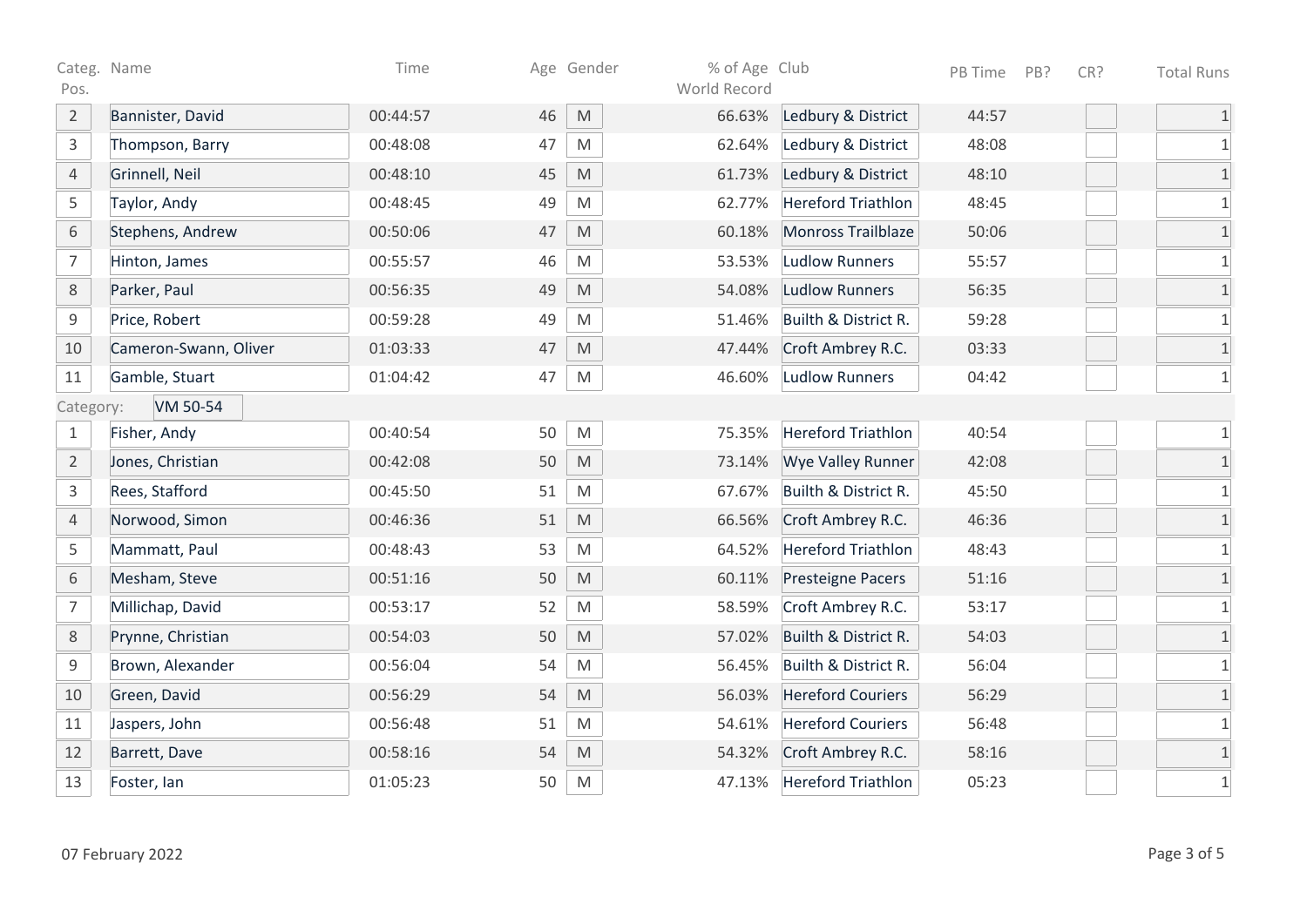| Pos.           | Categ. Name       | Time     |    | Age Gender                                                                                                 | % of Age Club<br>World Record |                          | PB Time | PB? | CR? | <b>Total Runs</b> |
|----------------|-------------------|----------|----|------------------------------------------------------------------------------------------------------------|-------------------------------|--------------------------|---------|-----|-----|-------------------|
| Category:      | VM 55-59          |          |    |                                                                                                            |                               |                          |         |     |     |                   |
| $\mathbf{1}$   | Taylor, Nigel     | 00:46:54 | 55 | M                                                                                                          | 67.95%                        | Croft Ambrey R.C.        | 46:54   |     |     | $1\,$             |
| $\overline{2}$ | Austin, Stuart    | 00:47:11 | 56 | M                                                                                                          | 68.28%                        | Croft Ambrey R.C.        | 47:11   |     |     | $1\,$             |
| 3              | Carter, Martin    | 00:47:47 | 56 | M                                                                                                          | 67.42%                        | <b>Hereford Couriers</b> | 47:47   |     |     | $1\,$             |
| $\overline{4}$ | George, Richard   | 00:48:39 | 55 | $\mathsf{M}% _{T}=\mathsf{M}_{T}\!\left( a,b\right) ,\ \mathsf{M}_{T}=\mathsf{M}_{T}\!\left( a,b\right) ,$ | 65.50%                        | <b>Hereford Couriers</b> | 48:39   |     |     | $1\,$             |
| 5              | Richards, Richie  | 00:48:46 | 58 | M                                                                                                          | 67.53%                        | <b>Hereford Couriers</b> | 48:46   |     |     | $\mathbf 1$       |
| 6              | Dunn, Mark        | 00:48:57 | 57 | M                                                                                                          | 66.53%                        | <b>Wye Valley Runner</b> | 48:57   |     |     | $1\,$             |
| $\overline{7}$ | Goodridge, Steve  | 00:49:23 | 59 | M                                                                                                          | 67.43%                        | Hay Hotfooters           | 49:23   |     |     | $\mathbf 1$       |
| 8              | Davey, Jonathan   | 00:50:51 | 57 | M                                                                                                          | 64.04%                        | <b>Hereford Couriers</b> | 50:51   |     |     | $\mathbf 1$       |
| $\mathsf 9$    | Williams, David   | 00:54:12 | 59 | M                                                                                                          | 61.44%                        | <b>Hereford Couriers</b> | 54:12   |     |     | $1\,$             |
| 10             | Preece, Roland    | 00:54:18 | 55 | $\mathsf{M}% _{T}=\mathsf{M}_{T}\!\left( a,b\right) ,\ \mathsf{M}_{T}=\mathsf{M}_{T}\!\left( a,b\right) ,$ | 58.69%                        | Croft Ambrey R.C.        | 54:18   |     |     | $1\,$             |
| 11             | Collins, Mick     | 00:54:47 | 56 | M                                                                                                          | 58.81%                        | <b>Hay Hotfooters</b>    | 54:47   |     |     | $1\,$             |
| 12             | Dunster, Kevin    | 00:55:44 | 59 | $\mathsf{M}% _{T}=\mathsf{M}_{T}\!\left( a,b\right) ,\ \mathsf{M}_{T}=\mathsf{M}_{T}\!\left( a,b\right) ,$ | 59.75%                        | <b>Hay Hotfooters</b>    | 55:44   |     |     | $1\,$             |
| 13             | Barnes, Kevin     | 00:58:34 | 58 | M                                                                                                          | 56.23%                        | <b>Hereford Couriers</b> | 58:34   |     |     | $\mathbf 1$       |
| 14             | Haywood, Mike     | 01:08:31 | 59 | $\mathsf{M}% _{T}=\mathsf{M}_{T}\!\left( a,b\right) ,\ \mathsf{M}_{T}=\mathsf{M}_{T}\!\left( a,b\right) ,$ | 48.60%                        | Croft Ambrey R.C.        | 08:31   |     |     | $\mathbf 1$       |
| Category:      | VM 60-64          |          |    |                                                                                                            |                               |                          |         |     |     |                   |
| $\mathbf{1}$   | Nugent, Paddy     | 00:52:33 | 60 | M                                                                                                          | 64.03%                        | Wye Valley Runner        | 52:33   |     |     | 1                 |
| $\overline{2}$ | Connell, Rob      | 00:53:01 | 61 | $\mathsf{M}% _{T}=\mathsf{M}_{T}\!\left( a,b\right) ,\ \mathsf{M}_{T}=\mathsf{M}_{T}\!\left( a,b\right) ,$ | 63.88%                        | <b>Hereford Couriers</b> | 53:01   |     |     | $\mathbf{1}$      |
| 3              | Taylor, Neil      | 00:54:52 | 64 | M                                                                                                          | 62.85%                        | Croft Ambrey R.C.        | 54:52   |     |     | $1\,$             |
| $\overline{4}$ | Lancaster, Colin  | 00:59:44 | 60 | M                                                                                                          | 56.33%                        | <b>Ludlow Runners</b>    | 59:44   |     |     | $1\,$             |
| 5              | Sutherland, David | 01:00:44 | 64 | M                                                                                                          | 56.78%                        | Builth & District R.     | 00:44   |     |     | $1\,$             |
| $\,$ 6 $\,$    | Stanley, Tony     | 01:08:23 | 63 | M                                                                                                          | 50.13%                        | Ludlow Runners           | 08:23   |     |     | $\mathbf 1$       |
| $\overline{7}$ | Hobson, Stephen   | 01:10:26 | 61 | M                                                                                                          | 48.08%                        | <b>Hereford Couriers</b> | 10:26   |     |     | 1                 |
| $\,8\,$        | Noonan, John      | 01:27:32 | 63 | $\mathsf{M}% _{T}=\mathsf{M}_{T}\!\left( a,b\right) ,\ \mathsf{M}_{T}=\mathsf{M}_{T}\!\left( a,b\right) ,$ | 39.17%                        | <b>Hereford Couriers</b> | 27:32   |     |     | $\mathbf 1$       |
| Category:      | VM 65-69          |          |    |                                                                                                            |                               |                          |         |     |     |                   |